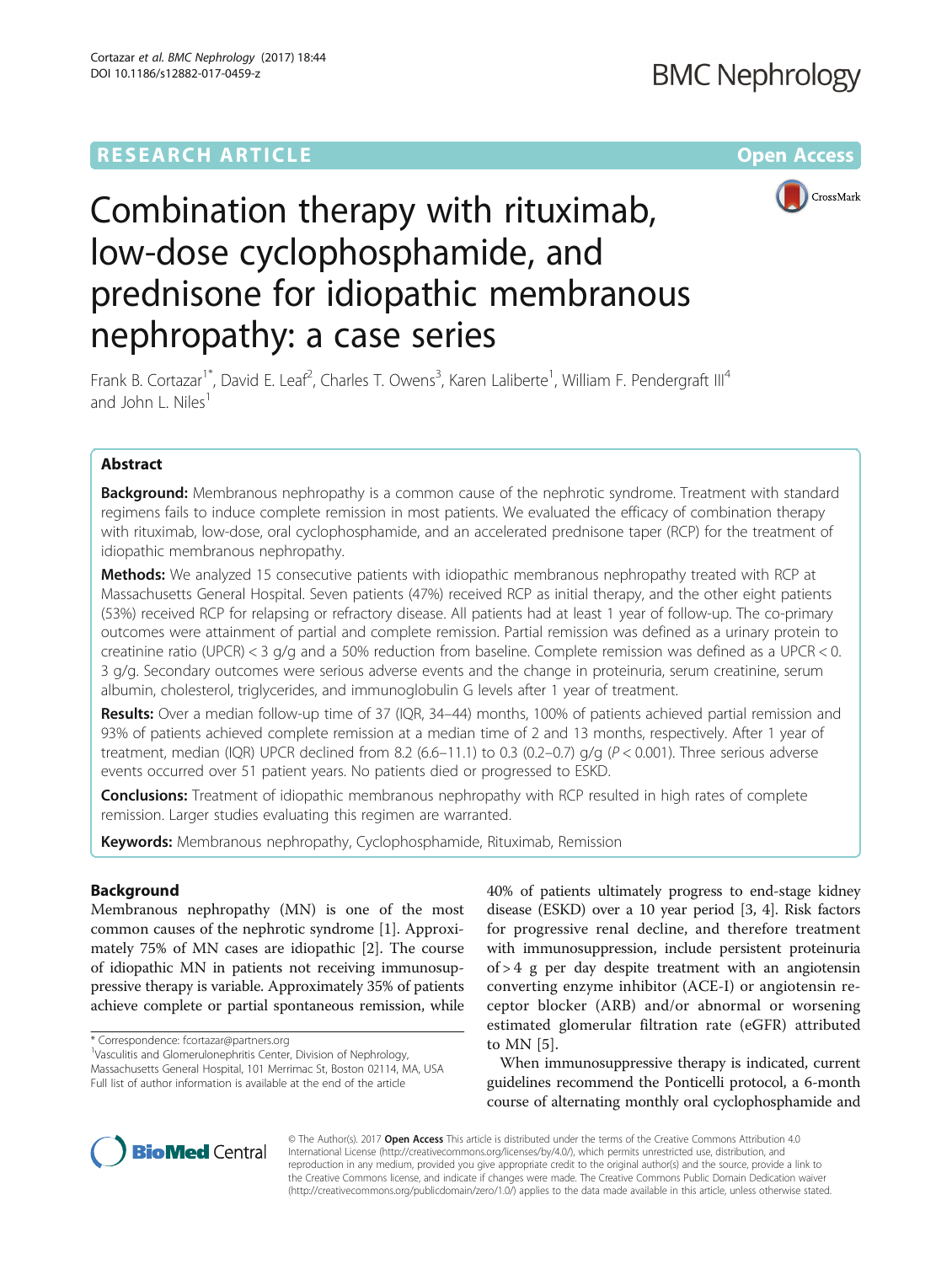corticosteroids [[6](#page-8-0), [7](#page-8-0)]. Alternatively, a calcineurin inhibitor-based regimen with or without low-dose prednisone is recommended if there is a desire to avoid an alkylating agent [\[6](#page-8-0)]. Unfortunately, these regimens generally result in rates of complete remission of < 35% [\[7](#page-8-0)–[10](#page-8-0)].

The M-type phospholipase A2 receptor (PLA2R), a transmembrane protein expressed on glomerular podocytes, has been demonstrated to be the target antigen in most cases of idiopathic MN [[11\]](#page-8-0). This creates a paradigm whereby circulating autoantibodies to PLA2R form in situ immune complexes at the level of the podocyte, leading to the development of MN. The central mechanistic role for autoantibodies in MN has provided a rationale for B cell targeted therapy. However, monotherapy treatment with rituximab, a monoclonal anti- CD20 antibody, fails to induce complete remission in the vast majority of patients [[12](#page-8-0)–[14\]](#page-8-0).

In an attempt to more effectively induce remission while allowing for a reduced exposure to high-dose glucocorticoids, the practice pattern in our group for the treatment of newly diagnosed, relapsing, and refractory idiopathic MN evolved to become a three drug regimen: rituximab dosed to maintain continuous B cell depletion, a 2-month course of oral, low-dose, bridging cyclophosphamide, and an accelerated prednisone taper (RCP). Given that MN is an antibody mediated disease, the premise of this regimen is to target plasma cells with cyclophosphamide and glucocorticoids while concurrently depleting plasma cell precursors with rituximab. We present a retrospective analysis of the outcomes of 15 consecutive patients treated with this regimen.

## Methods

## Patient selection

Starting in July of 2009, combination therapy with rituximab, glucocorticoids, and cyclophosphamide became the preferred immunosuppressive regimen for patients presenting to the Massachusetts General Hospital Vasculitis and Glomerulonephritis Center with idiopathic MN. We performed a retrospective analysis of patients treated with this regimen who had biopsy-proven MN and met at least one of the following criteria: 1) persistent urinary protein to creatinine ratio (UPCR)  $>$  4 g/g for  $>$  6 months despite treatment with an ACE-I or ARB; 2) declining renal function, defined as a 30% rise in serum creatinine from baseline attributed to MN; 3) debilitating or life threatening symptoms due to the nephrotic syndrome; 4) recurrence of a UPCR  $> 4$  g/g following remission after a prior immunosuppressive treatment; or 5) refractory disease, defined as failure of an alternative immunosuppressive regimen to induce a partial remission after at least 6 months of therapy. Patients were considered to have the nephrotic syndrome if they had a UPCR  $>$  3.5 g/g, a serum albumin < 3 g/dL, and peripheral edema.

As part of routine care, all patients were evaluated for secondary causes of MN by age-appropriate cancer screening, assessment for occult malignancy as indicated based on history and physical examination, review of medications for potential drug culprits, screening for hepatitis B and C viruses, antinuclear antibody testing, and pursuing additional testing as deemed appropriate by the treating nephrologist. After retrospective chart review, patients were excluded from the analysis if they were found to have a malignancy, active hepatitis B or C, lupus membranous, or exposure to a medication known to cause MN. All patients with at least 1 year of follow-up were included in the study. The study was approved by the Massachusetts General Hospital Institutional Review Board.

## Treatment regimen

A summary of the treatment regimen is shown in Fig. 1. Cyclophosphamide was administered orally at 2.5 mg/kg daily for 1 week, then 1.5 mg/kg daily for 7 weeks. The dose of cyclophosphamide was adjusted for renal function as follows: 10% dose reduction if the eGFR was 60–90 ml/  $min/1.73$   $m^2$ , 25% if the eGFR was 45-59 ml/min/ 1.73 m<sup>2</sup>, 33% if the eGFR was 30–44 ml/min/1.73 m<sup>2</sup>, and 40% if the eGFR was  $15-29$  ml/min/1.73 m<sup>2</sup>. GFR was estimated using the Chronic Kidney Disease Epidemiology Collaboration (CKD-EPI) equation [\[15\]](#page-8-0). Concurrently with the start of cyclophosphamide, patients were initiated on rituximab with two 1000 mg intravenous doses separated by approximately 2 weeks. Thereafter, patients received rituximab 1000 mg IV every 4 months for 2 years with the aim of maintaining continuous B cell depletion. The rituximab dosing interval was based on data indicating that B cell reconstitution commences 16 weeks after rituximab administration in a significant subset of



Fig. 1 Schematic representation of treatment regimen. Cyclophosphamide was administered orally at 2.5 mg/kg daily for 1 week, then 1.5 mg/kg for daily for 7 weeks. The cyclophosphamide dose was adjusted for renal function as delineated in the methods. Prednisone was initiated at 60 mg daily, tapered to 15 mg daily by 4 weeks, and then slowly tapered to complete a 6 month course as described. Rituximab doses (arrows) were administered as 1000 mg intravenously. Abbreviations: CYC, cyclophosphamide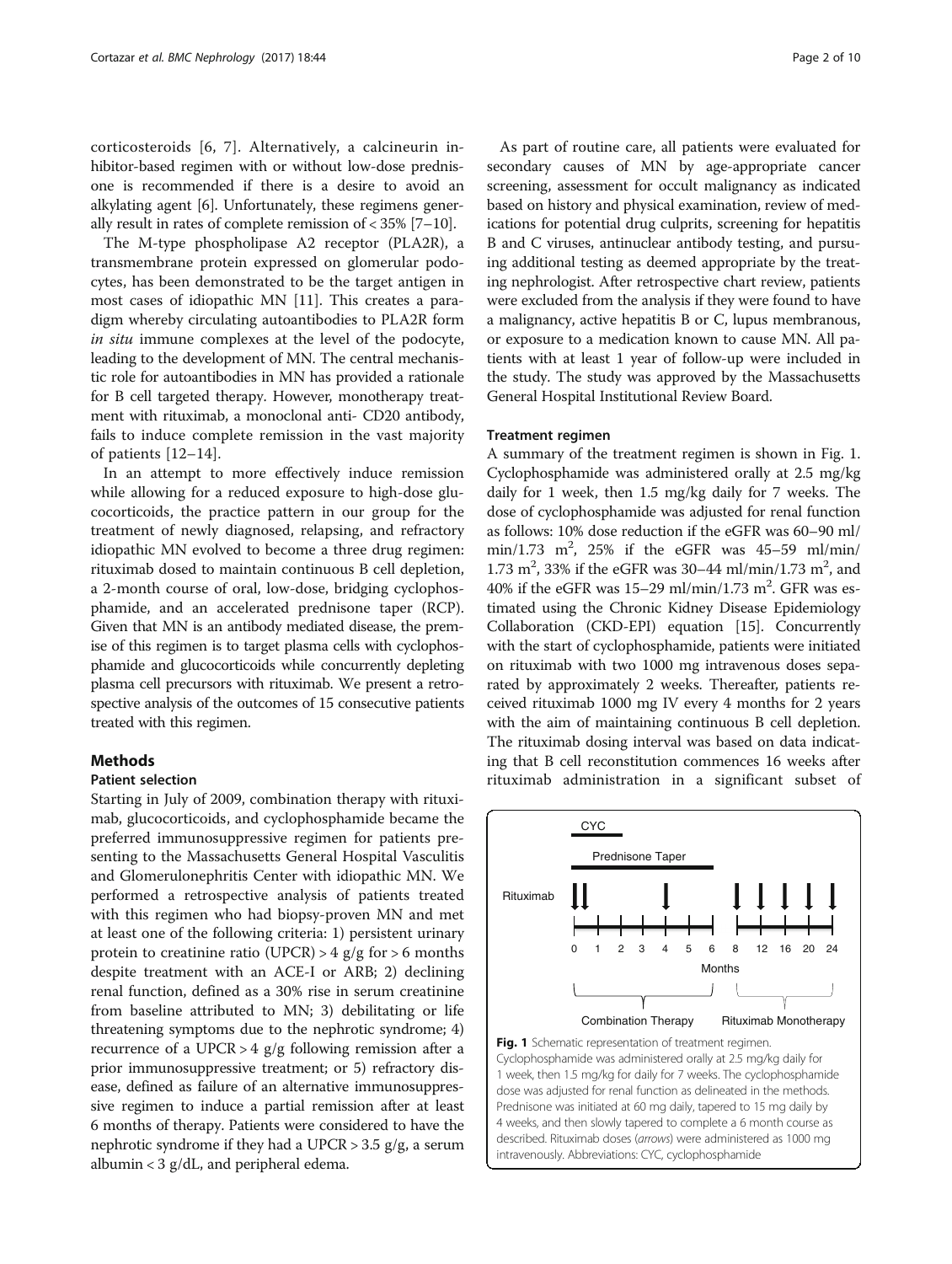patients [[16](#page-8-0)]. To ensure continuous B cell depletion was achieved, peripheral blood was sent for flow cytometry analysis immediately prior to each rituximab dose. Prednisone was tapered as follows: 60 mg daily for 1 week, 40 mg daily for 1 week, 30 mg daily for 1 week, 20 mg daily for 1 week, and then a slow taper to complete a 6 month course. Minor modifications of the treatment regimen were permitted at the discretion of the treating physician.

Patients were typically seen in clinic at presentation, 1 week (first rituximab dose), 3 weeks (second rituximab dose), 2 months, 4 months, and then every 4 months during the active treatment phase. Following treatment, patients were seen every 4 to 6 months for monitoring. The following labs were checked at each visit: complete blood count (CBC), comprehensive metabolic panel, spot urine total protein, and spot urine creatinine. A CBC was checked every 2–3 weeks while patients were on cyclophosphamide to monitor for leukopenia. Lipids were checked every 4 months. Peripheral blood was sent for flow cytometry (to monitor for B cell depletion) and serum immunoglobulins prior to each rituximab infusion. Some patients were tested for antibodies to the M-type phospholipase A2 receptor (PLA2R). Testing for antibodies to PLA2R was performed on peripheral blood via enzymelinked immunosorbent assay (Euroimmun, Lubeck, Germany) or from staining deposits on kidney biopsies for PLA2R via immunofluorescence.

## Primary outcomes

The primary outcomes were attainment of partial and complete remission. Partial remission was defined as a UPCR < 3.0  $g/g$  and a ≥50% reduction in the UPCR from baseline. Complete remission was defined as a UPCR < 0.3 g/g. Relapse after complete or partial remission was defined as a UPCR > 3 g/g. All UPCRs were determined with a spot collection.

## Secondary outcomes

Secondary outcomes included the change in proteinuria, serum creatinine, serum albumin, total cholesterol, triglycerides, and immunoglobulin G levels from baseline to 1 year after treatment.

#### Serious adverse events

At each visit, patients were asked about any interval infections, hospitalizations, or other complications. All reported adverse events were recorded in our electronic treatment flowsheets. To ensure accuracy, we report only serious adverse events, defined as those that were life threatening or required hospitalization.

## Statistical analysis

Analyses were carried out using STATA version 14 (College Station, Texas). Baseline characteristics are

presented as percentages or medians and interquartile ranges (IQRs), and were compared using the Wilcoxon rank-sum test or Fisher's exact test, as appropriate. Longitudinal differences in clinical parameters from baseline to 1 year after initiation of treatment were analyzed with the Wilcoxon signed-rank test.

The Kaplan-Meier method was used to examine the time to achieving a complete or partial remission. Time to event was the time from initiation of treatment to the attainment of complete or partial remission. The analysis was stratified by disease status (initial presentation versus relapsing/refractory disease). Differences between curves were assessed using the log-rank test and proportionalhazards model. All comparisons are two-tailed, with  $P < 0.05$  considered significant.

## Results

## Baseline characteristics

In September of 2015, 15 consecutive patients with idiopathic MN treated with rituximab, cyclophosphamide, and prednisone (RCP) had at least 1 year of follow-up. Seven patients (47%) received RCP as initial therapy. The remaining eight patients (53%) were referrals from other physicians who had been previously treated for idiopathic MN and had relapsing or refractory disease. Baseline characteristics overall and stratified by treatment status are presented in Table [1](#page-3-0).

The median age at presentation was 62 years (IQR, 45–67 years) and 53% of patients were female. The study population consisted of 13 Caucasian patients, 1 black patient, and 1 Hispanic patient. Baseline autoantibodies to PLA2R were present in 4 of 5 patients with available data. The most common treatment indication for patients receiving RCP as initial therapy was debilitating symptoms of the nephrotic syndrome. Patients receiving RCP as second-line therapy were most commonly treated for a disease relapse (UPCR  $> 4$  g/g) occurring after prior disease remission induced by immunosuppression and failure of 6 months of an ACE-I or ARB to result in a reduction of UPCR to < 4 g/g. All patients receiving RCP as secondline therapy and 1 patient receiving RCP as initial therapy met more than 1 treatment indication.

The median UPCR was 8.2 (IQR, 6.8–11.4) g/g and was similar in patients receiving RCP as initial versus second-line therapy. The majority of patients in both treatment groups had the nephrotic syndrome. Baseline serum creatinine was higher in patients receiving RCP as second-line therapy compared to initial therapy (median [IQR], 1.3 [1.2–2.1] versus 0.8 [0.5–0.09] mg/dl,  $P = 0.011$ ). Three patients had an eGFR 30-60 ml/min/1.73  $m^2$ , and two patients had an eGFR <  $30 \text{ ml/min}/1.73 \text{ m}^2$ .

Of the 8 patients who received prior treatment, 4 (50%) had been treated with 2 different treatment regimens. The 8 patients with relapsing or refractory disease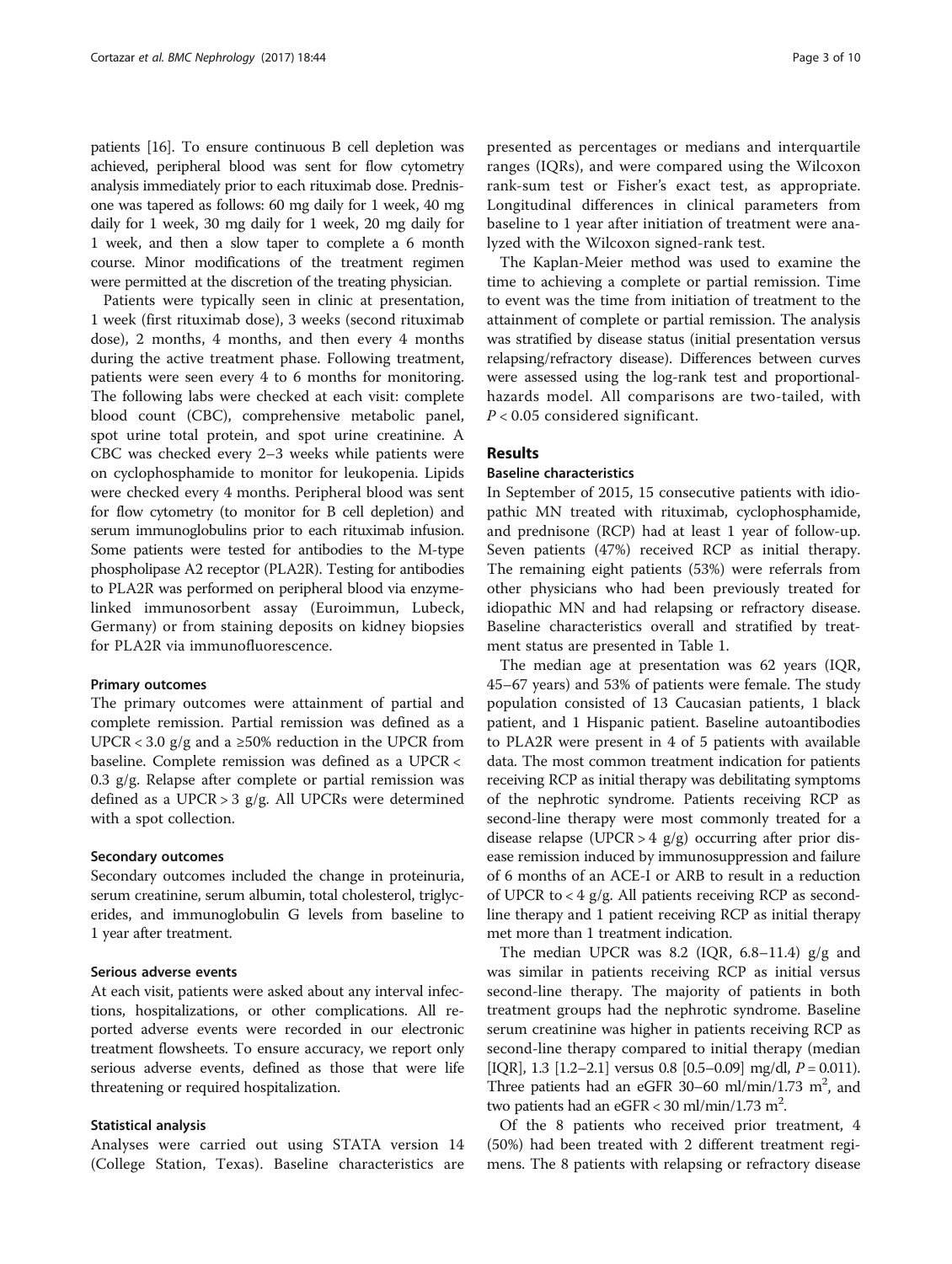<span id="page-3-0"></span>Table 1 Baseline characteristics

| Variable                                      | Overall $(n = 15)$ | Initial therapy $(n = 7)$ | Second-line therapy $(n = 8)$ | $P$ value |
|-----------------------------------------------|--------------------|---------------------------|-------------------------------|-----------|
| Age (years)                                   | $62(45-67)$        | $52(39-62)$               | $64(57-67)$                   | 0.12      |
| Female                                        | 8(53)              | 5(71)                     | 3(38)                         | 0.32      |
| Systolic BP (mmHq)                            | 140 (124-148)      | 124 (114-140)             | 147 (135-164)                 | 0.037     |
| Diastolic BP (mmHg)                           | 82 (72-86)         | $80(67 - 86)$             | 83 (79-89)                    | 0.29      |
| Serum Creatinine (mg/dL)                      | $1.2(0.8-1.5)$     | $0.8(0.5-0.9)$            | $1.3(1.2-2.1)$                | 0.011     |
| eGFR (ml/min/1.73 m <sup>2</sup> )            | 65 (40-100)        | $100(62 - 123)$           | $56(29-66)$                   | 0.024     |
| eGFR Group                                    |                    |                           |                               | 0.45      |
| $>60$ ml/min/1.73 m <sup>2</sup>              | 10(67)             | 6(86)                     | 4(50)                         |           |
| 30-60 ml/min/1.73 m <sup>2</sup>              | 3(20)              | 1(14)                     | 2(25)                         |           |
| < 30 ml/min/1.73 m <sup>2</sup>               | 2(13)              | 0(0)                      | 2(25)                         |           |
| $UPCR$ ( $q/q$ )                              | $8.2(6.8 - 11.4)$  | $6.9(5.2 - 10.2)$         | $10.1 (8.0 - 11.7)$           | 0.15      |
| UPCR group                                    |                    |                           |                               | 0.41      |
| $\langle 4^a$                                 | 1(7)               | 1(14)                     | 0(0)                          |           |
| $4 - 8$                                       | 5(33)              | 3(43)                     | 2(25)                         |           |
| > 8                                           | 9(60)              | 3(43)                     | 6(75)                         |           |
| Nephrotic Syndrome <sup>b</sup>               | 13 (87)            | 7(100)                    | 6(75)                         | 0.47      |
| Albumin (g/dL)                                | $2.7(2.5-2.8)$     | $2.7(2.5-2.8)$            | $2.6(2.4-3.1)$                | 0.86      |
| Total Cholesterol (mg/dL) <sup>c</sup>        | 350 (252-371)      | 341 (252-367)             | 371 (249-438)                 | 0.34      |
| Triglycerides (mg/dL) <sup>c</sup>            | 172 (122-270)      | 134 (77-192)              | 177 (155-546)                 | 0.14      |
| Time Since Biopsy Diagnosis (months)          | $9(3-24)$          | $3(0.5-4)$                | $23(16-60)$                   | 0.011     |
| On ACE-I or ARB                               | 13 (87)            | 5(71)                     | 8 (100)                       | 0.20      |
| On Statin                                     | 8(53)              | 2(29)                     | 6(75)                         | 0.13      |
| Treatment Indications                         |                    |                           |                               |           |
| Failure of ACE-I or ARB <sup>d</sup>          | 8(53)              | 2(29)                     | 6(75)                         | 0.13      |
| Declining Renal Function                      | 5(33)              | 1(14)                     | 4(50)                         | 0.30      |
| Debilitating Symptoms from nephrotic syndrome | 10(67)             | 5(71)                     | 5(63)                         | 0.99      |
| Relapsing Disease                             | 6(38)              | <b>NA</b>                 | 6(75)                         | <b>NA</b> |
| Refractory Disease                            | 3(19)              | <b>NA</b>                 | 3(38)                         | <b>NA</b> |

Data are presented as median (interquartile range) and  $n$  (%)

Abbreviations: ACE-I angiotensin converting enzyme, ARB angiotensin receptor blocker, BP blood pressure, eGFR estimated glomerular filtration rate, UPCR urinary protein: creatinine ratio

<sup>a</sup>The patient with a UPCR < 4 g/g had decompensated nephrotic syndrome with refractory edema and an albumin nadir of 1.1 g/dL

<sup>b</sup>Nephrotic syndrome was defined as urinary protein: creatinine ratio > 3.5 g/g, serum albumin < 3 g/dL, and peripheral edema

<sup>c</sup>One patient in the second-line therapy group did not have baseline cholesterol or triglycerides

<sup>d</sup>Failure of ACE-I or ARB was defined as a persistent UPCR > 4 g/g despite at least 6 months of therapy

were exposed to 12 different treatment regimens. In combination with prednisone, 3 patients were treated with cyclophosphamide, 2 with mycophenolate mofetil, 3 with cyclosporine, and 1 with tacrolimus. Three patients received prednisone monotherapy.

The five patients treated with RCP for disease relapse had a median immunosuppression-free interval of 18 months (IQR, 12 to 84 months). In all cases, the UPCR at initiation of RCP was greater than the UPCR 6 months prior (median difference 1.5 g/g [IQR, 0.6 to 4.1  $g/g$ ]). The characteristics of patients treated for refractory disease are presented in Table [2](#page-4-0).

## Primary outcomes

Median follow-up time was 37 (IQR, 34–44) months. All patients achieved partial remission by 1 year. Median time to achievement of partial remission was 2 (IQR, 1–7) months (Fig. [2a](#page-4-0)). There was a trend toward faster induction of partial remission in patients receiving RCP as initial treatment versus second-line therapy (HR 3.2; 95% CI 0.9-10.6;  $P = 0.06$ , Fig. [2b\)](#page-4-0).

Fourteen patients (93%) achieved complete remission at a median time of 13 (IQR, 12–17) months (Fig. [2c\)](#page-4-0). All 14 patients who achieved complete remission had a subsequent confirmatory UPCR <  $0.3$  g/g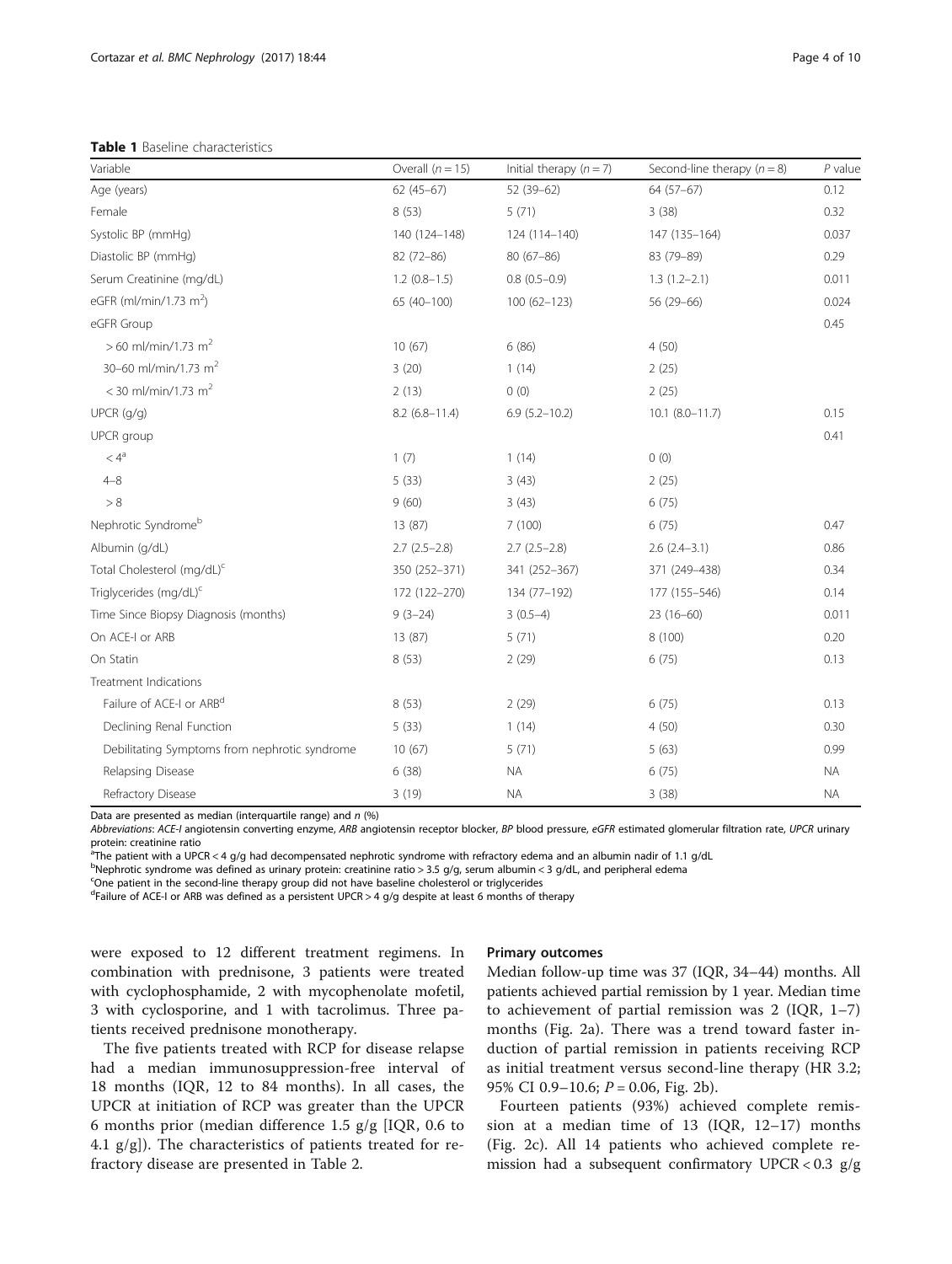<span id="page-4-0"></span>Table 2 Characteristics of patients with refractory disease

|               | Patient Regimen | therapy (mos) before RCP | Duration of UPCR 6 months UPCR at RCP | initiation |
|---------------|-----------------|--------------------------|---------------------------------------|------------|
|               | MMF & Pred 12   |                          | 52                                    | 10.7       |
| $\mathcal{L}$ | $CsA & Pred$ 18 |                          | NА                                    | 119        |
| 3             | CSA & Pred & 6  |                          | 68                                    | 167        |

Abbreviations: CsA cyclosporine, MMF mycophenolate mofetil, mos months, NA not available, Pred prednisone, UPCR urinary protein: creatinine ratio, RCP rituximab, cyclophosphamide, prednisone

(Additional file [1](#page-8-0): Figure S1). The one patient who failed to achieve complete remission had advanced CKD attributed to MN with an eGFR of 18 ml/min/1.73 m<sup>2</sup> at initiation of RCP. Like with attainment of partial remission, there was a trend to more rapid induction of complete remission in patients receiving RCP as initial therapy (HR 2.7; 95% CI 0.8–8.5;  $P = 0.10$ , Fig. 2d). Antibodies to PLA2R became undetectable after treatment with RCP in the 3 patients with documented circulating antibodies at baseline

Additional treatment was required in 2 patients who had persistent nephrotic-range proteinuria at

their 4 month follow-up visit. Both of these patients received an additional 2 month course of cyclophosphamide at 1 mg/kg and subsequently achieved complete remission. One patient relapsed 9 months after partial remission while B cells remained depleted, but achieved complete remission after treatment with an additional 1 month of cyclophosphamide at 1.5 mg/kg.

At last follow-up the full 2-year regimen was completed by 14 patients, 8 of whom had relapsing or refractory disease. Following completion of the 2-year regimen, one relapse occurred over 20 patient-years of treatment-free follow-up (median treatment-free follow-up, 13.7 [IQR, 10 to 19] months). The relapse occurred 4.8 years after the patient's last rituximab dose. At the time of relapse, B cells had reconstituted and accounted for 16.7% of the lymphocyte pool. This patient was treated with an 8 week course of cyclophosphamide at 1.5 mg/kg, a rapid prednisone taper, and two doses of rituximab 1000 mg IV separated by 2 weeks. The patient was back in complete by remission by 6 months.



SLT, second-line therapy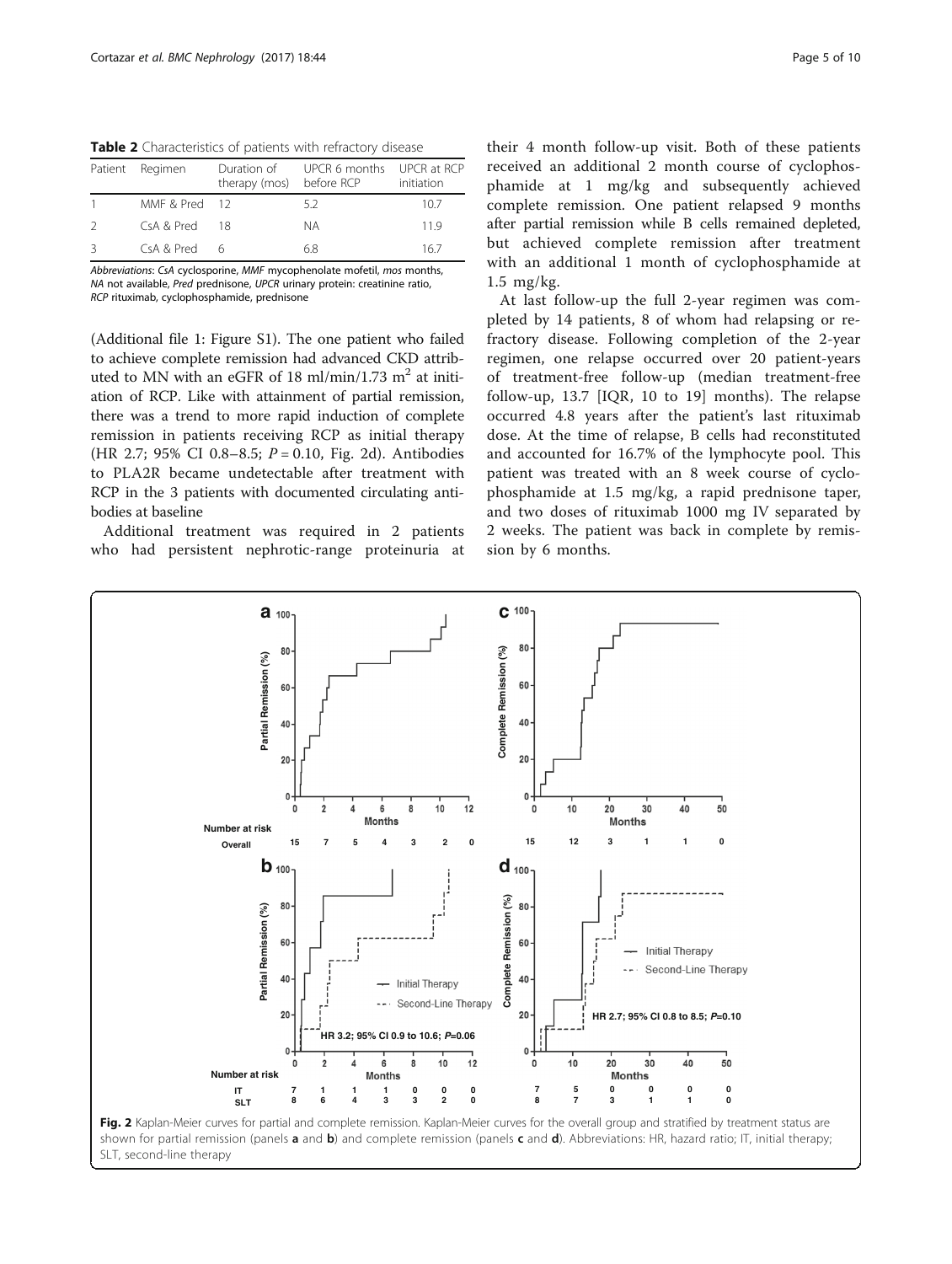## Secondary outcomes

Response to treatment with RCP at 1 year, both overall and stratified by treatment status, is shown in Table 3. UPCR fell from a median of 8.2 (IQR, 6.6–11.1) to 0.3 (IQR, 0.2–0.7)  $g/g$  ( $P < 0.001$ , Fig. [3](#page-6-0)).

Overall, there was no change in serum creatinine at 1 year. However, in patients receiving RCP as secondline therapy, there was a significant fall in serum creatinine (1.3 [IQR, 1.2–2.1] to 1.2 [IQR, 1.1 to 1.7] mg/dL;  $P = 0.02$ ). There was a significant rise in serum albumin and a significant decline in cholesterol in both treatment groups (Table 3). Despite treatment with rituximab, there was a significant rise in IgG levels (314 [IQR, 199–551] to 730 [IQR, 538–908] mg/dL;  $P = 0.003$ ) due to a reduction in urinary losses.

Ten patients had at least 1 year of follow-up after completion of the 2-year RCP regimen. There was no difference in UPCR or serum creatinine 1 year after treatment completion compared with 1 year after treatment initiation (Table [4\)](#page-6-0).

## Serious adverse events

Over a combined follow-up time of 51 patient years, three serious adverse events (SAE) s occurred. Two SAEs, an episode of late-onset neutropenia and a febrile viral syndrome, were felt to be potentially treatment-related. Both events occurred in patients receiving RCP as second-line therapy. The episode of late-onset neutropenia occurred 3.7 months after the patient's  $6<sup>th</sup>$  rituximab dose and promptly responded to treatment with filgrastim. The patient subsequently received two additional doses of rituximab without incident. The patient with a viral syndrome was hospitalized for evaluation of fever and malaise. An infectious workup, including blood and urine cultures, was negative and the symptoms resolved with only supportive care. A specific virus was not isolated, but the course was most consistent with a viral process.

The third SAE was an episode of altered mental status that occurred after the initiation of high-dose gabapentin.

The patient's mental status returned to baseline following withdrawal of gabapentin, and this SAE was not felt to be a consequence of MN or the RCP regimen. No patients died or progressed to ESKD.

## **Discussion**

Treatment with RCP was effective at inducing remission in patients with idiopathic MN. In patients treated for at least 1 year, 100% achieved partial remission and 93% achieved complete remission. The response was durable, with only 1 patient sustaining a relapse after completion of treatment. Furthermore, achieving complete remission appears to be time-dependent, with most individuals achieving complete remission greater than 1 year after initiating therapy. However, treatment with a standard regimen of an alkylating agent and glucocorticoids generally achieves complete remission in less than 35% of patients, even after extended follow up [\[3, 7](#page-8-0), [9\]](#page-8-0). Similarly, in a report of 100 patients with MN treated with rituximab monotherapy, complete remission occurred in fewer than 30% of patients [[14\]](#page-8-0).

Despite the limited sample size, our results suggest that rates of remission achieved with RCP may be superior to other treatment regimens that have been reported. We attribute the success of the regimen to a multitargeted approach to halt the production of pathogenic antibodies causing MN. Specifically, prednisone and cyclophosphamide target plasmablasts and plasma cells, while rituximab depletes the B cell pool required to replete the plasma cell population. By administering rituximab every 4 months, B cells are prevented from reconstituting. Standard cytotoxic regimens for MN can be circumvented if plasmablasts and plasma cells producing pathogenic antibody are restored from the B cell population. Likewise, rituximab monotherapy is unlikely to be effective if long-lived plasma cells are participating in the disease process.

We hypothesize that the long duration of B cell depletion with RCP will lead to a more sustained remission

Table 3 Response to treatment at 1 year

| <b>I WINTED</b> INCORPORATION CONTINUES IN THE VEHICLE IN THE VEHICLE IN THE VEHICLE IN THE VEHICLE IN THE VEHICLE IN THE VEHICLE IN THE VEHICLE IN THE VEHICLE IN THE VEHICLE IN THE VEHICLE IN THE VEHICLE IN THE VEHICLE IN THE |                    |                  |           |                           |                |           |                               |                |           |
|------------------------------------------------------------------------------------------------------------------------------------------------------------------------------------------------------------------------------------|--------------------|------------------|-----------|---------------------------|----------------|-----------|-------------------------------|----------------|-----------|
| Variable                                                                                                                                                                                                                           | Overall $(n = 15)$ |                  |           | Initial therapy $(n = 7)$ |                |           | Second-line therapy $(n = 8)$ |                |           |
|                                                                                                                                                                                                                                    | Baseline           | 1-Year           | $P$ value | Baseline                  | 1-Year         | $P$ value | <b>Baseline</b>               | 1-Year         | $P$ value |
| UPCR(q/q)                                                                                                                                                                                                                          | $8.2(6.6 - 11.1)$  | $0.3(0.2 - 0.7)$ | < 0.001   | $6.9(5.2 - 10.2)$         | $0.2(0.1-0.5)$ | 0.02      | $10.1 (8 - 11.7)$             | $0.6(0.3-0.7)$ | 0.01      |
| Creatinine (mg/dL)                                                                                                                                                                                                                 | $1.2(0.8-1.5)$     | $1.0(0.8-1.2)$   | 0.44      | $0.8(0.5-0.9)$            | $0.8(0.7-1.0)$ | 0.13      | $1.3(1.2-2.1)$                | $1.2(1.1-1.7)$ | 0.02      |
| Albumin (mg/dL)                                                                                                                                                                                                                    | $2.7(2.5-2.8)$     | $4.2(4-4.4)$     | < 0.001   | $2.7(2.5-2.8)$            | $4.2(3.9-4.4)$ | 0.02      | $2.6(2.4-3.1)$                | $4.2(4.0-4.4)$ | 0.01      |
| Cholesterol (mg/dL) <sup>a</sup>                                                                                                                                                                                                   | 350 (252-371)      | 189 (148-220)    | 0.001     | 341 (252-367)             | 167 (128-191)  | 0.02      | 371 (249-438)                 | 207 (155-251)  | 0.02      |
| Triglycerides (mg/dL)                                                                                                                                                                                                              | 172 (122-270)      | 189 (148-220)    | 0.40      | 134 (77-192)              | 105 (80-244)   | 0.74      | 177 (155-546)                 | 182 (152-204)  | 0.24      |
| lgG (mg/dL) <sup>b</sup>                                                                                                                                                                                                           | 314 (199-551)      | 730 (538-908)    | 0.003     | 499 (296-731)             | 806 (676-1027) | 0.02      | 199 (198-308)                 | 611 (364-676)  | 0.08      |

Data are presented as median (interquartile range). Baseline and 1 year values compared with Wilcoxon signed-rank test

<sup>a</sup>1 patient in the second-line therapy group did not have baseline cholesterol or triglycerides

<sup>b</sup>three patients in the second-line therapy group had missing baseline IgG

Abbreviations: IgG immunoglobulin G, UPCR urinary protein:creatinine ratio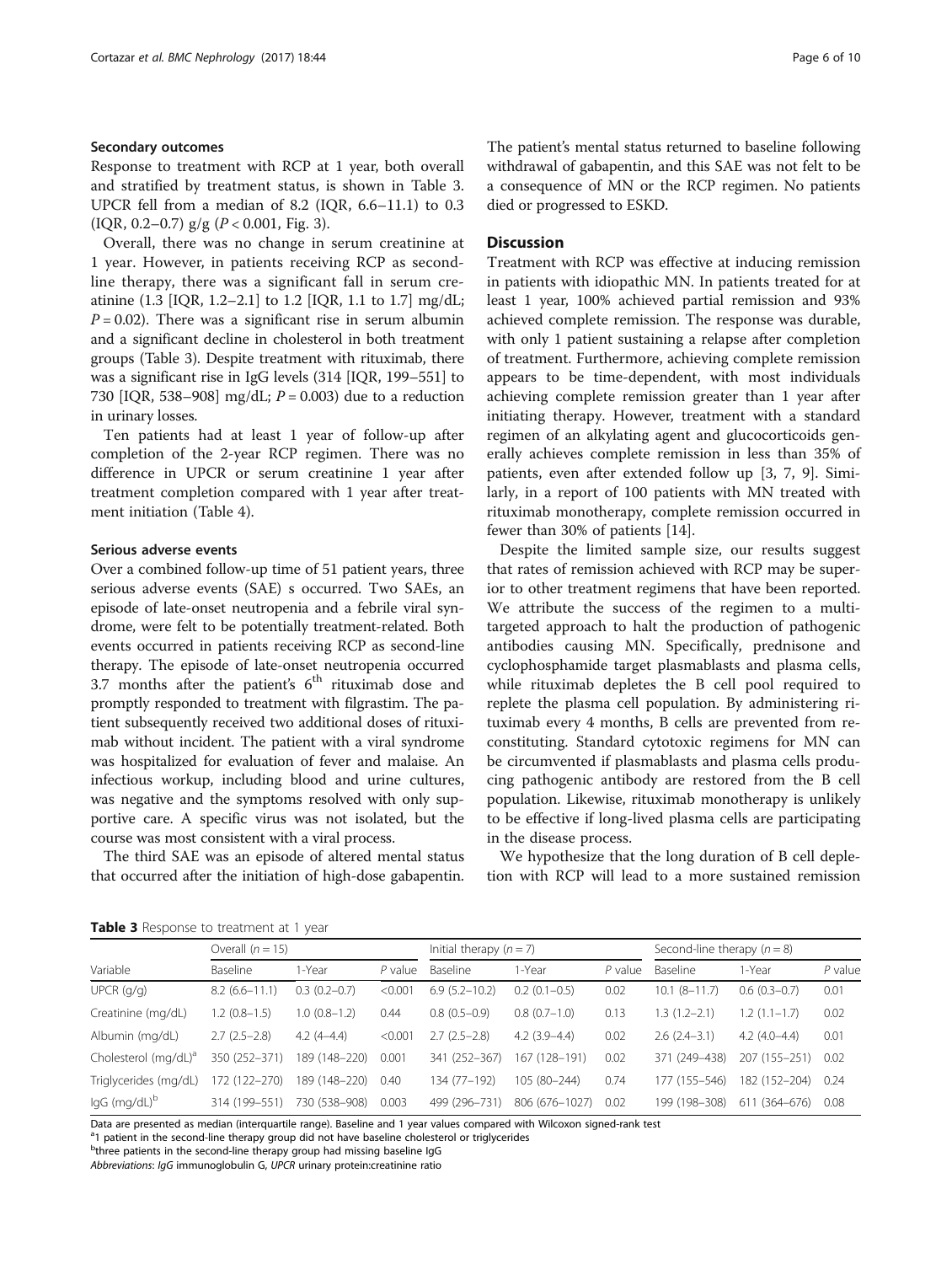<span id="page-6-0"></span>

compared with alternative regimens. Following completion of the RCP regimen, 1 relapse occurred over 20 patient-years in a population enriched in patients with relapsing and refractory disease. Prior studies using cytotoxic therapy with prednisone have resulted in relapse rates of approximately 30% by 1.5 years, and the relapse rate approaches 45% for calcineurin inhibitor-based regimens [\[7, 8](#page-8-0)]. More data and longer follow-up are needed to more accurately define the relapse rate associated with RCP. The optimal treatment regimen for patients with relapsing disease following RCP is unknown. The

Table 4 Response to treatment at 3 years

| Variable           | 1 year after RCP<br>initiation ( $n = 10$ ) | 1 year after RCP<br>completion ( $n = 10$ ) | P value |
|--------------------|---------------------------------------------|---------------------------------------------|---------|
| $UPCR$ ( $q/q$ )   | $0.3(0.2-0.7)$                              | $0.1(0.1-0.2)$                              | 0.09    |
| Albumin (mg/dL)    | $4.2(4.0-4.4)$                              | $4.6(4.3 - 4.7)$                            | 0.036   |
| Creatinine (mg/dL) | $1.0(0.8-1.2)$                              | $1.1(0.8-1.3)$                              | 0.11    |

Data are presented as median (interquartile range) for the 10 patients with 1 year of treatment-free follow-up. Values 1 year after RCP initiation were compared to values 1 year after RCP completion with the Wilcoxon signed-rank test

Abbreviations: UPCR urinary protein:creatinine ratio, RCP rituximab, cyclophosphamide, prednisone

one patient who sustained a relapse after a treatmentfree interval of 4.8 years was successfully retreated with the RCP regimen. It is possible that early and non-severe relapses may respond well to rituximab alone.

The high rate of complete remission in patients treated with RCP is likely to lead to long-term clinical benefit. Patients attaining complete remission have an excellent renal prognosis and a significantly lower rate of reaching ESKD than those who achieve only partial remission [[17](#page-8-0), [18\]](#page-8-0). In one analysis of 348 MN patients with a median follow-up time of 6 years, none of the 102 patients with complete remission progressed to stage V CKD, whereas 9% of the 132 patients with partial remission progressed to stage V CKD [[17\]](#page-8-0). Likewise, the slope of renal decline was significantly flatter in patients who achieved complete remission [\[17](#page-8-0)]. Additionally, since albuminuria is a strong independent risk factor for coronary artery disease and stroke, maximizing the reduction of proteinuria in patients with MN with RCP may have important extra-renal benefits as well [[19\]](#page-8-0).

There may be concern that the simultaneous use of 3 immunosuppressive medications will lead to an increased risk of infectious complications and other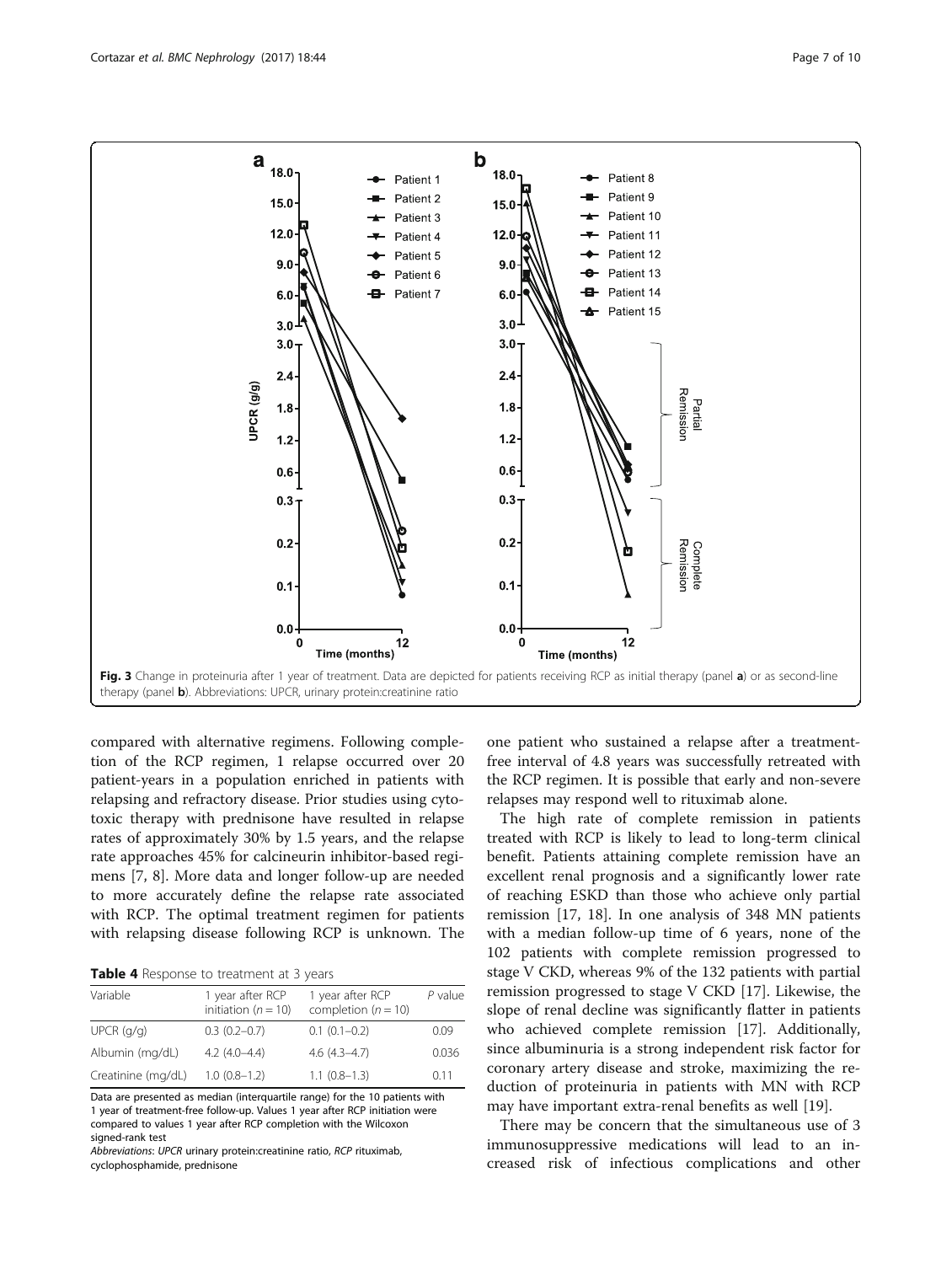adverse events. In our study, three serious adverse events occurred over 51 patient years. This regimen allows for a rapid prednisone taper in which patients are reduced to a dose of 15 mg per day by 4 weeks. Moreover, the cumulative dose of cyclophosphamide used in this regimen (97 mg/kg prior to renal adjustment) is significantly less than in other regimens for MN. For example, in the Ponticelli regimen, patients receive a total of 180 mg/kg of cyclophosphamide. Adjustment of the cyclophosphamide dose for renal function likely serves to further mitigate potential side effects. The risk of urothelial carcinoma is dose-dependent, and is unlikely to occur with the doses used in our regimen [[20](#page-8-0), [21\]](#page-8-0). Cyclophosphamide has also been associated with the development of myelodysplastic syndrome, leukemia, and other malignancies in a dose-dependent fashion [[22, 23](#page-9-0)] . However, cyclophosphamide in the RCP regimen is used for a shorter duration and at a lower dose than conventional regimens used for the treatment of renal or rheumatologic diseases. Thus, while it is difficult to estimate the exact risk of malignancy with RCP, it is likely lower than the incidence associated with other cyclophosphamidebased regimens.

Rituximab in our protocol was dosed every 4 months for 2 years with the aim of maintaining continuous B cell depletion. This represents a longer duration of therapy than other regimens using rituximab for idiopathic MN [[12](#page-8-0)–[14](#page-8-0), [24](#page-9-0)]. Our rationale was that more prolonged therapy would lead to a higher rate of complete remission and lead to lower rates of relapse without a significant increase in adverse events. Indeed, achieving complete remission appeared to be time-dependent, with most individuals achieving complete remission greater than 1 year after initiating therapy. Moreover, the response appeared durable with only 1 patient sustaining a relapse after complete remission was attained. A prior investigation of 173 patients with ANCA vasculitis demonstrated that rituximab-induced continuous B cell depletion for a median duration of 2.1 years was safe and effective with survival that mirrored that of the general population [\[25](#page-9-0)]. While the RCP regimen was well tolerated during the observation-period, we cannot exclude the possibility of treatment-related side effects developing in the future.

Our study has several important limitations. Patient selection in studies of MN is important to consider given the possibility of spontaneous remission in low-risk patients [[2](#page-8-0)]. Inclusion of patients with a higher probability of spontaneous remission can result in overestimation of treatment efficacy. Of note, our study population was enriched in women compared to the male predominance typically observed in MN. There is evidence that female patients may have a better prognosis and a higher rate of spontaneous remission [\[26, 27](#page-9-0)]. In addition, some patients receiving RCP as initial therapy were treated early in their disease course due to debilitating nephrosis, and we cannot exclude the possibility that a subset would have remitted spontaneously. However, 50% of the patients in our study had relapsing or refractory disease, and the high-grade baseline proteinuria (median UPRC of 8.2 g/g) decreases the probability of spontaneous remission [[28](#page-9-0)]. Moreover, the rate of spontaneous complete remission in idiopathic MN is low. In an observational study of 100 patients with predominantly low-risk disease, only approximately 10% of patients achieved complete remission by 2 years [[29](#page-9-0)]. Thus, it is unlikely that the high rates of remission that we observed with RCP can be attributed to spontaneous remissions.

The discovery of antibodies to PLA2R as the inciting event in the majority of cases of idiopathic MN has greatly advanced the mechanistic understanding of the disease [[11\]](#page-8-0). In addition, a decline in anti-PLA2R antibodies following treatment with rituximab predicts, and typically precedes, clinical response [[30\]](#page-9-0). Although treatment with RCP led to undetectable PLA2R antibodies in the three patients with documented baseline circulating antibodies, our limited data precluded a robust analysis of clinical response with a change in antibody titers.

An additional limitation is that a spot UPCR, rather than a 24-h urine collection, was used to quantify proteinuria. This study is a retrospective analysis of patients undergoing routine clinical care, a setting in which the 24-h urine collection is cumbersome and often collected inappropriately. The UPCR has excellent correlation with 24-h urine collection [\[31\]](#page-9-0). However, the UPCR is subject to more intraperson variability and is influenced by the rate of urinary creatinine excretion [\[32\]](#page-9-0). Nonetheless, all patients who achieved complete remission had multiple subsequent UPCR values of  $< 0.3$  g/g after attaining complete remission. Given the repeated confirmation of complete remission in our patients, it is unlikely that the variability of the UPCR significantly influenced the results.

Finally, the study is single-center, of limited size, and lacks a comparator group. Statistical results must be interpreted with caution in this setting. Larger studies are required to confirm our findings.

## Conclusions

In summary, RCP was effective and safe for the treatment of idiopathic MN and may allow for a remission rate superior to existing regimens. Over a median follow-up time of 37 months, 100% of patients achieved partial remission and 93% of patients achieved complete remission. In addition, outcomes were similar regardless of incident or relapsing disease. Larger studies comparing RCP to established treatments are needed to further assess the utility of this regimen in the treatment of idiopathic MN.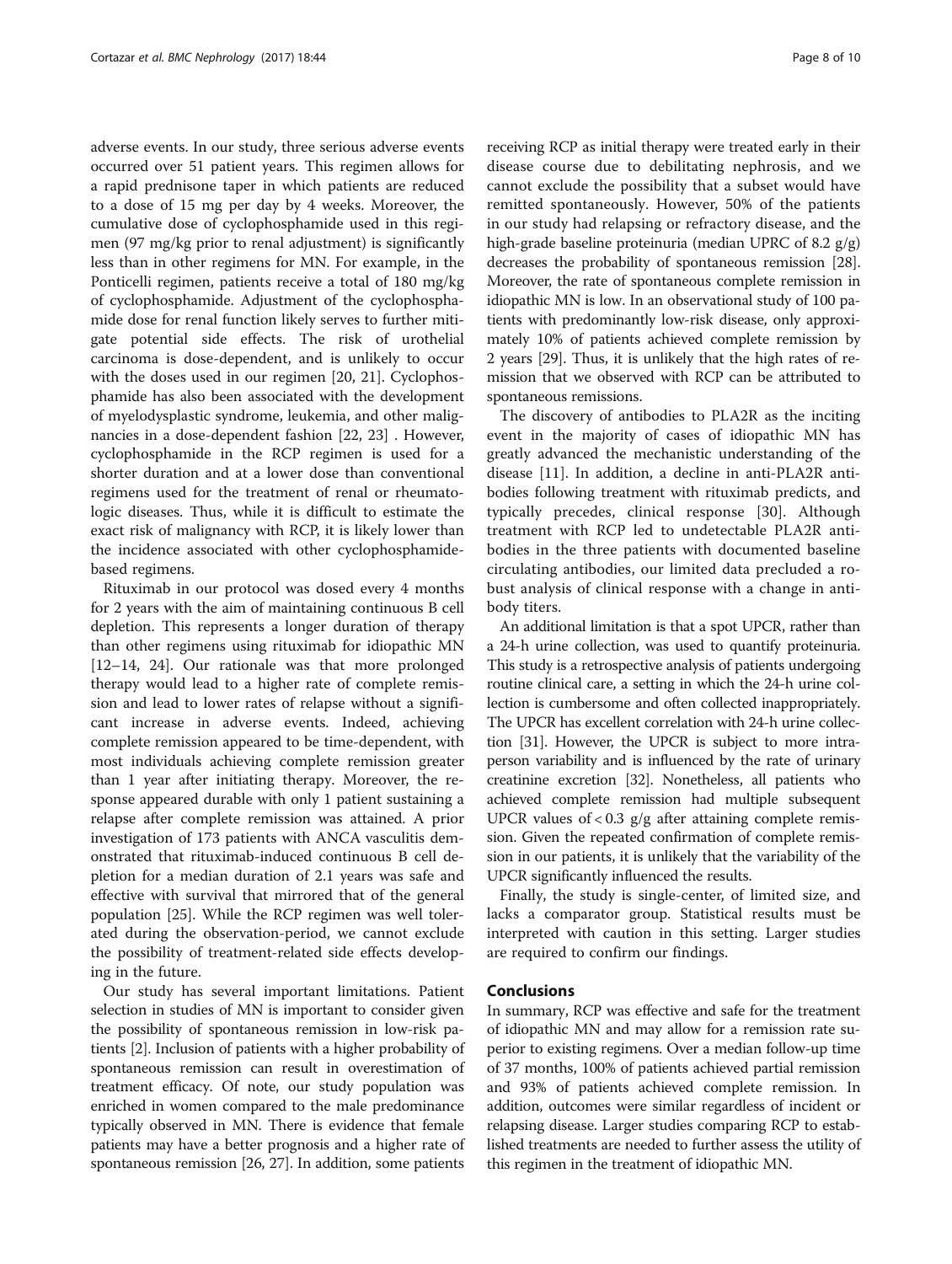## <span id="page-8-0"></span>Additional file

[Additional file 1: Figure S1.](dx.doi.org/10.1186/s12882-017-0459-z) Change in proteinuria with treatment. Data are depicted for patients receiving RCP as initial therapy (panel A) or as second-line therapy (panel B). One patient (Patient 9 in panel B) did not achieve complete remission. After achieving complete remission, all patients had a subsequent urinary protein:creatinine ratio < 0.3 g/g. Abbreviations: UPCR, urinary protein:creatinine ratio. (DOCX 55 kb)

#### Abbreviations

ACE-I: Angiotensin converting enzyme inhibitor; ARB: Angiotensin receptor blocker; eGFR: Estimated glomerular filtration rate; ESKD: End-stage kidney disease; MN: Membranous nephropathy; PLA2R: Phospholipase A2 receptor; RCP: Combination rituximab, low-dose oral cyclophosphamide, and accelerated prednisone taper; UPCR: Urinary protein to creatinine ratio

#### Acknowledgements

The authors wish to thank the clinic personnel dedicated to the care of the patients in the MGH Vasculitis and Glomerulonephritis Clinic, including Donna Hagstrom, Kate Cosgrove and Luke Cogswell. We are also indebted to the MGH Vasculitis and Glomerulonephritis Center's clinical research coordinator, Andy Murphy.

#### Funding

FBC is supported by National Institutes of Health grant 5T32DK007540 and a fellowship grant from Genentech (G-17505).

WFP3 is supported by grants P01-DK058335, 1UM1-DK100845, and F32DK097891 from the National Institute of Diabetes and Digestive Kidney Diseases (NIDDK) and receives translational research funding from The Broad Institute. DEL is supported by grant K23DK106448 from the NIDDK. The funding agencies had no role in carrying out the study.

#### Availability of data and materials

The de-identified raw data used for this analysis is provided in an attached spreadsheet.

#### Authors' contributions

Research idea and study design: FBC, DEL WFP, CTO, KL, JLN; Data acquisition: KL, FBC, DEL; Data analysis/interpretation: FBC, DEL, WFP, JLN; Statistical analysis: FBC, DEL; Supervision or mentorship: JLN. Each author made important contributions to the manuscript and accepts accountability for its accuracy. JLN takes responsibility that the results have been reported honestly, accurately, and transparently. All authors read and approved the final manuscript.

## Competing interests

JLN has served as a rituximab-specific advisory board member for Genentech and is currently participating in the Genentech-sponsored Rituximab in ANCA-Associated Vasculitis Registry (RAVER) Study. FBC is partially supported by a fellowship grant from Genentech (G-17505).

#### Consent for publication

Not applicable.

#### Ethics approval and consent to participate

We performed a retrospective analysis of patients undergoing routine care at the Massachusetts General Hospital Vasculitis and Glomerulonephritis Center. The study was approved by the Massachusetts General Hospital Institutional Review Board.

#### Author details

<sup>1</sup>Vasculitis and Glomerulonephritis Center, Division of Nephrology, Massachusetts General Hospital, 101 Merrimac St, Boston 02114, MA, USA. 2 Division of Renal Medicine, Brigham and Women's Hospital, Boston, MA, USA. <sup>3</sup> Division of Nephrology, Baylor University Medical Center at Dallas, Dallas, TX, USA. <sup>4</sup>Division of Nephrology and Hypertension, Department of Medicine, University of North Carolina Kidney Center, Chapel Hill, NC, USA.

## Received: 22 March 2016 Accepted: 23 January 2017 Published online: 01 February 2017

## References

- Rivera F, Lopez-Gomez JM, Perez-Garcia R. Spanish registry of glomerulonephritis: clinicopathologic correlations of renal pathology in Spain. Kidney Int. 2004;66(3):898–904.
- 2. Ponticelli C, Glassock RJ. Glomerular diseases: membranous nephropathy–a modern view. Clin J Am Soc Nephrol. 2014;9(3):609–16.
- 3. Ponticelli C, Zucchelli P, Passerini P, Cesana B, Locatelli F, Pasquali S, Sasdelli M, Redaelli B, Grassi C, Pozzi C. A 10-year follow-up of a randomized study with methylprednisolone and chlorambucil in membranous nephropathy. Kidney Int. 1995;48(5):1600–4.
- Jha V, Ganguli A, Saha TK, Kohli HS, Sud K, Gupta KL, Joshi K, Sakhuja V. A randomized, controlled trial of steroids and cyclophosphamide in adults with nephrotic syndrome caused by idiopathic membranous nephropathy. J Am Soc Nephrol. 2007;18(6):1899–904.
- 5. Cattran DC, Pei Y, Greenwood C. Predicting progression in membranous glomerulonephritis. Nephrol Dial Transplant. 1992;7 Suppl 1:48–52.
- 6. Anonymous Kidney Disease: Improving Global Outcomes (KDIGO) Glomerulonephritis Work Group. KDIGO clinical practice guideline for glomerulonephritis. Kidney Int. 2012;2:139–274.
- 7. Ponticelli C, Altieri P, Scolari F, Passerini P, Roccatello D, Cesana B, Melis P, Valzorio B, Sasdelli M, Pasquali S, Pozzi C, Piccoli G, Lupo A, Segagni S, Antonucci F, Dugo M, Minari M, Scalia A, Pedrini L, Pisano G, Grassi C, Farina M, Bellazzi R. A randomized study comparing methylprednisolone plus chlorambucil versus methylprednisolone plus cyclophosphamide in idiopathic membranous nephropathy. J Am Soc Nephrol. 1998;9(3):444–50.
- 8. Cattran DC, Appel GB, Hebert LA, Hunsicker LG, Pohl MA, Hoy WE, Maxwell DR, Kunis CL, North America Nephrotic Syndrome Study Group. Cyclosporine in patients with steroid-resistant membranous nephropathy: a randomized trial. Kidney Int. 2001;59(4):1484–90.
- 9. Fervenza FC, Sethi S, Specks U. Idiopathic membranous nephropathy: diagnosis and treatment. Clin J Am Soc Nephrol. 2008;3(3):905–19.
- 10. Praga M, Barrio V, Juarez GF, Luno J, Grupo Espanol de Estudio de la Nefropatia Membranosa. Tacrolimus monotherapy in membranous nephropathy: a randomized controlled trial. Kidney Int. 2007;71(9):924–30.
- 11. Beck Jr LH, Bonegio RG, Lambeau G, Beck DM, Powell DW, Cummins TD, Klein JB, Salant DJ. M-type phospholipase A2 receptor as target antigen in idiopathic membranous nephropathy. N Engl J Med. 2009;361(1):11–21.
- 12. Fervenza FC, Cosio FG, Erickson SB, Specks U, Herzenberg AM, Dillon JJ, Leung N, Cohen IM, Wochos DN, Bergstralh E, Hladunewich M, Cattran DC. Rituximab treatment of idiopathic membranous nephropathy. Kidney Int. 2008;73(1):117–25.
- 13. Fervenza FC, Abraham RS, Erickson SB, Irazabal MV, Eirin A, Specks U, Nachman PH, Bergstralh EJ, Leung N, Cosio FG, Hogan MC, Dillon JJ, Hickson LJ, Li X, Cattran DC, Mayo Nephrology Collaborative Group. Rituximab therapy in idiopathic membranous nephropathy: a 2-year study. Clin J Am Soc Nephrol. 2010;5(12):2188–98.
- 14. Ruggenenti P, Cravedi P, Chianca A, Perna A, Ruggiero B, Gaspari F, Rambaldi A, Marasa M, Remuzzi G. Rituximab in idiopathic membranous nephropathy. J Am Soc Nephrol. 2012;23(8):1416–25.
- 15. Levey AS, Stevens LA, Schmid CH, Zhang YL, Castro 3rd AF, Feldman HI, Kusek JW, Eggers P, Van Lente F, Greene T, Coresh J, CKD-EPI (Chronic Kidney Disease Epidemiology Collaboration). A new equation to estimate glomerular filtration rate. Ann Intern Med. 2009;150(9):604–12.
- 16. Breedveld F, Agarwal S, Yin M, Ren S, Li NF, Shaw TM, Davies BE. Rituximab pharmacokinetics in patients with rheumatoid arthritis: B-cell levels do not correlate with clinical response. J Clin Pharmacol. 2007;47(9):1119–28.
- 17. Troyanov S, Wall CA, Miller JA, Scholey JW, Cattran DC, Toronto Glomerulonephritis Registry Group. Idiopathic membranous nephropathy: definition and relevance of a partial remission. Kidney Int. 2004;66(3):1199–205.
- 18. Laluck Jr BJ, Cattran DC. Prognosis after a complete remission in adult patients with idiopathic membranous nephropathy. Am J Kidney Dis. 1999;33(6):1026–32.
- 19. Perkovic V, Verdon C, Ninomiya T, Barzi F, Cass A, Patel A, Jardine M, Gallagher M, Turnbull F, Chalmers J, Craig J, Huxley R. The relationship between proteinuria and coronary risk: a systematic review and meta-analysis. Plos Med. 2008;5(10):e207.
- 20. Talar-Williams C, Hijazi YM, Walther MM, Linehan WM, Hallahan CW, Lubensky I, Kerr GS, Hoffman GS, Fauci AS, Sneller MC. Cyclophosphamideinduced cystitis and bladder cancer in patients with Wegener granulomatosis. Ann Intern Med. 1996;124(5):477–84.
- 21. Travis LB, Curtis RE, Glimelius B, Holowaty EJ, Van Leeuwen FE, Lynch CF, Hagenbeek A, Stovall M, Banks PM, Adami J. Bladder and kidney cancer